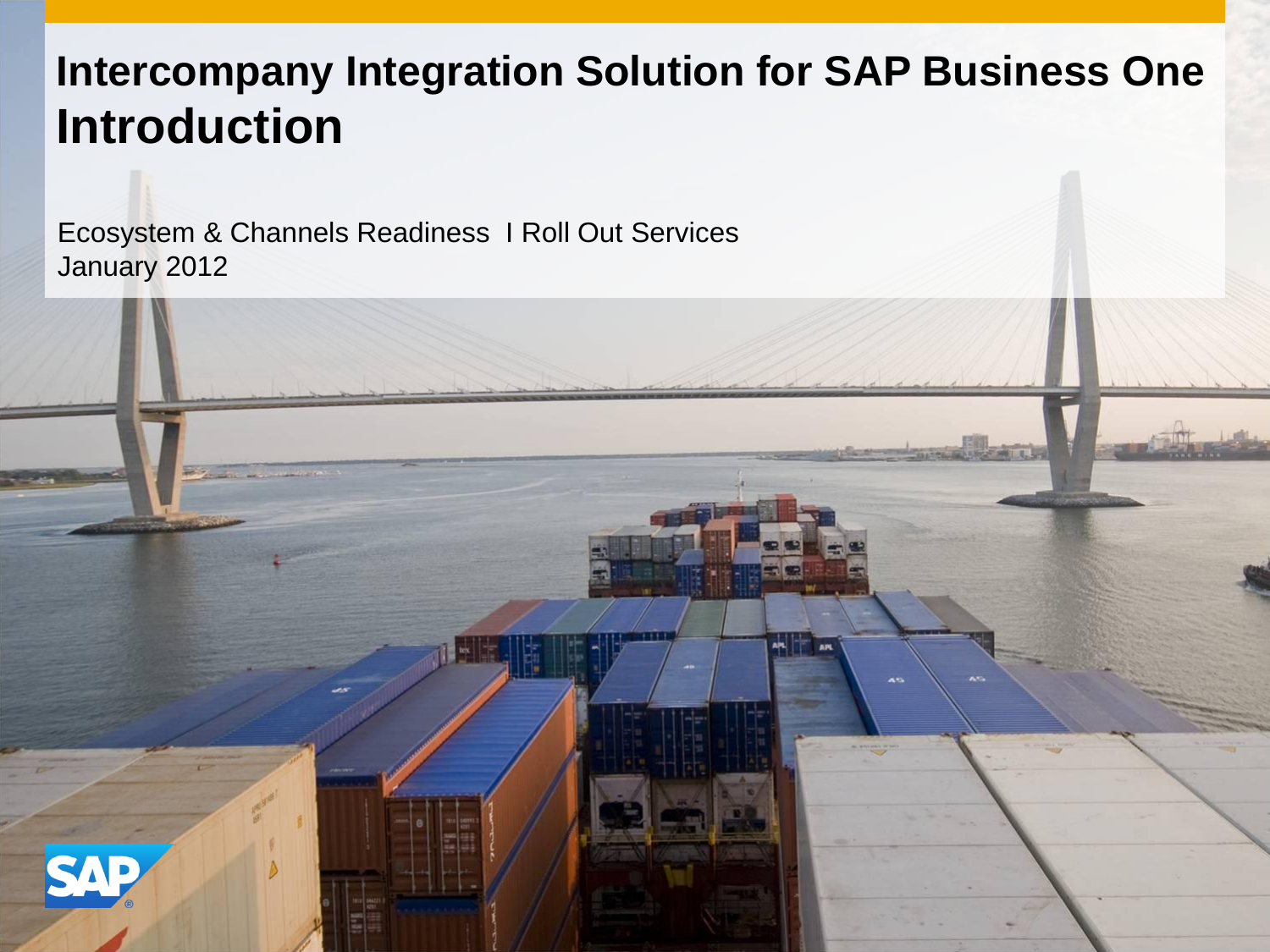# **Market Needs**

**Subsidiary and/or branch companies that run SAP Business One and control multiple legal business entities need a complete solution to consolidate their business information:**

- **Pata and content sharing**
- **Standardized, transparent business processes across companies**
- **Visibility over operations across companies**
- **IMPROVE CONTROL AND COLLADORATION**

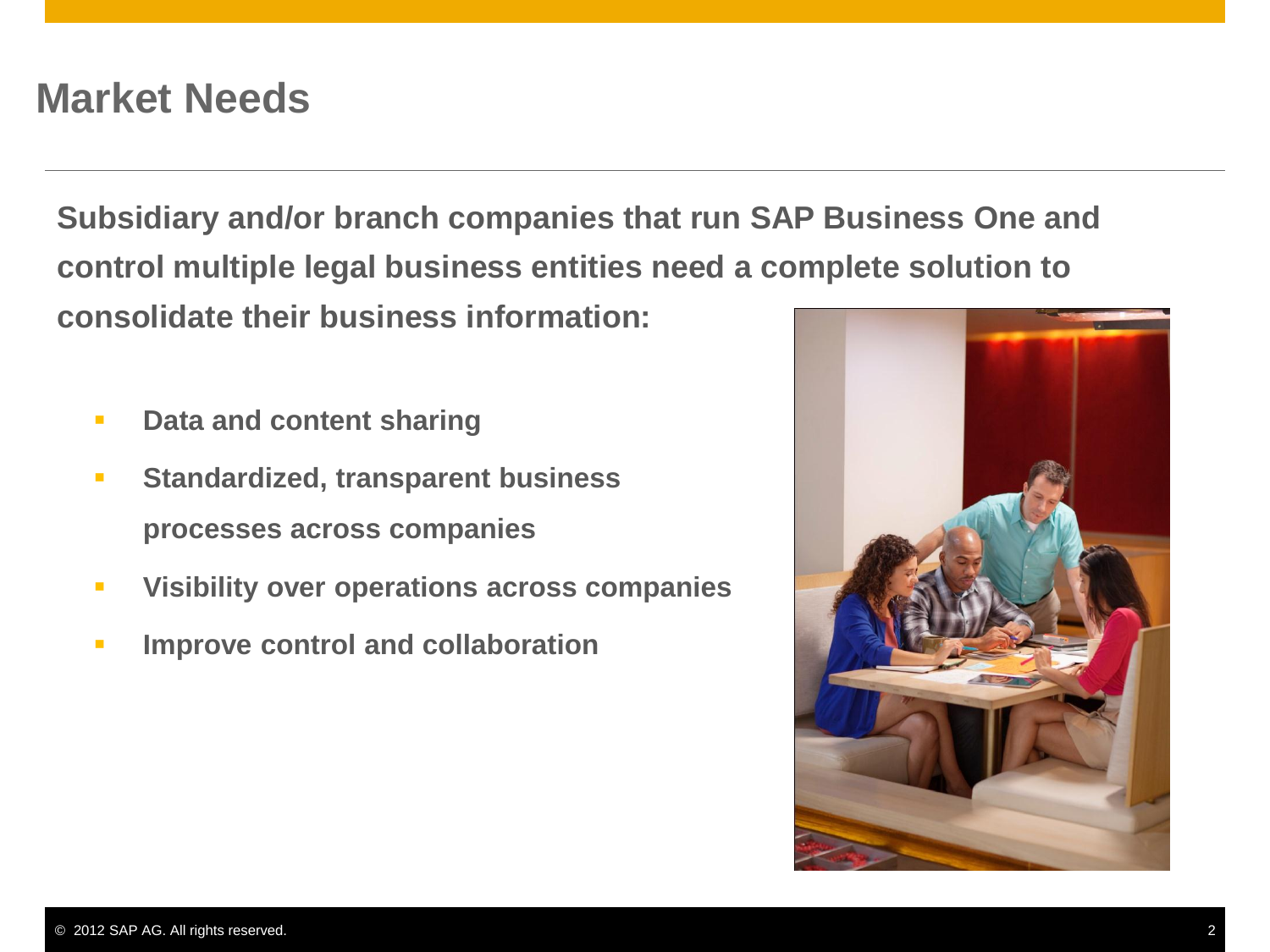# **Intercompany Integration Solution for SAP Business One Highlights**

**The intercompany integration solution for SAP Business One enables businesses that run SAP Business One in different installations to manage intercompany transactions between partner companies**

#### **Highlights of the intercompany integration solution:**

- **Financial transactions and consolidation across different SAP Business One systems**
- **Automatization of complex business processes**
- **Delivered out of the box**
- **Based on the integration framework of SAP Business One - No deep knowledge in the integration technology required**

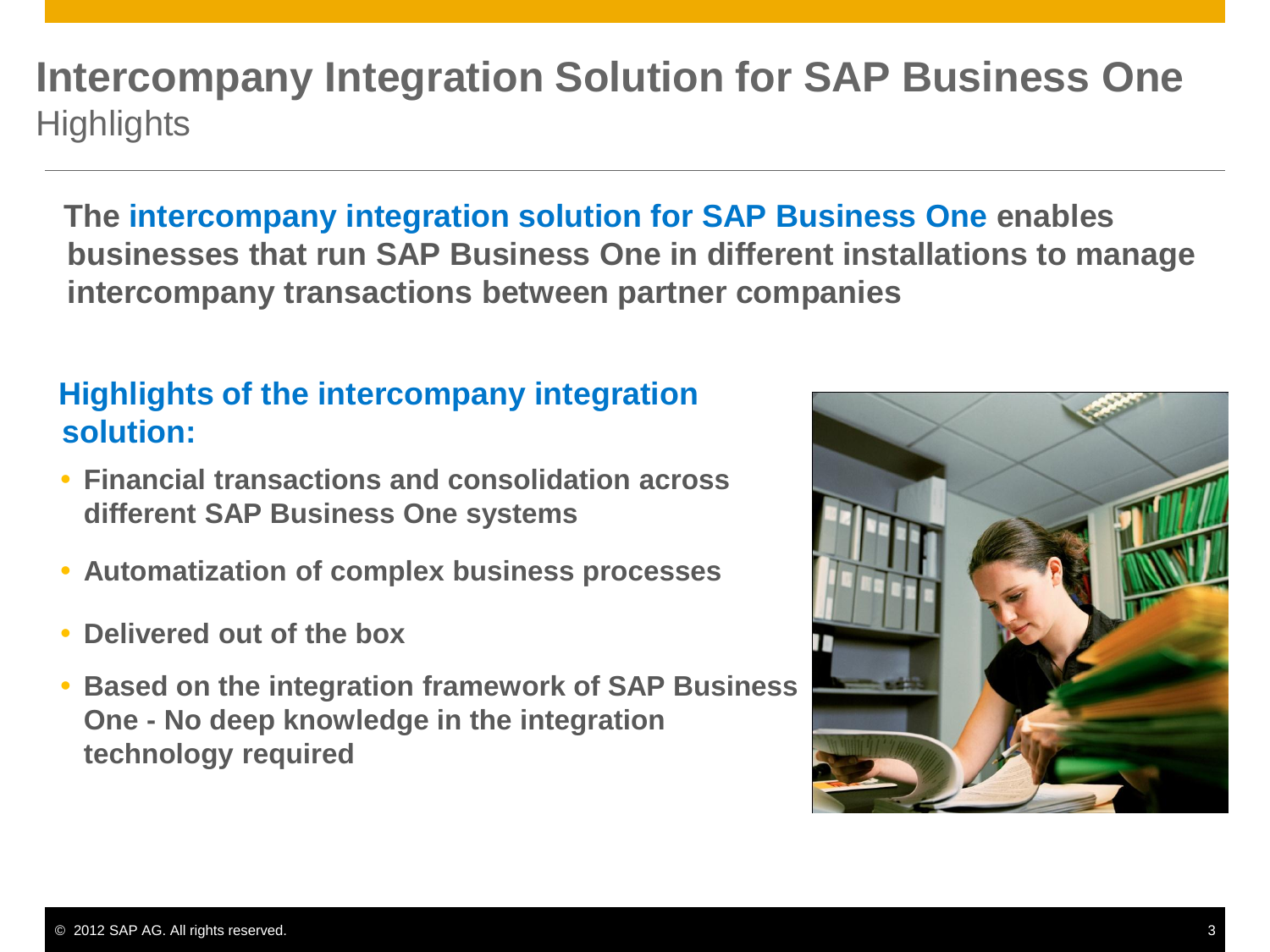### **Intercompany Integration Solution for SAP Business One**  Market Needs – and their solutions

| <b>Market Need</b>                   | <b>Solution Feature</b>                                 |
|--------------------------------------|---------------------------------------------------------|
| Data and content<br>sharing          | <b>Master Data Replication</b>                          |
|                                      | <b>Intercompany Trade</b>                               |
| <b>Standardized</b>                  | <b>G/L Allocations</b>                                  |
| business processes                   | A/P Service Invoice Allocations                         |
|                                      | <b>Centralized Payments</b>                             |
| <b>Visibility over</b><br>operations | <b>Multi-Level Financial Consolidation</b>              |
|                                      | Intercompany Inventory in Warehouse Report              |
|                                      | <b>Consolidated Balances by Business Partner Report</b> |
|                                      | <b>Consolidated Sales Analysis Report</b>               |
|                                      | <b>Branch Balances Report</b>                           |
|                                      | <b>Un-posted Transaction Report</b>                     |
|                                      | <b>Remote Query Execution</b>                           |
| Improve control &                    | <b>Consolidated Credit Limit Check</b>                  |
|                                      | Intercompany Message Log                                |
|                                      | <b>Business Transaction Notifications (Alerts)</b>      |
| collaboration                        | <b>Multi-Currency Support</b>                           |
|                                      | <b>Multi-Instance Support</b>                           |
|                                      | <b>Intercompany Workflow</b>                            |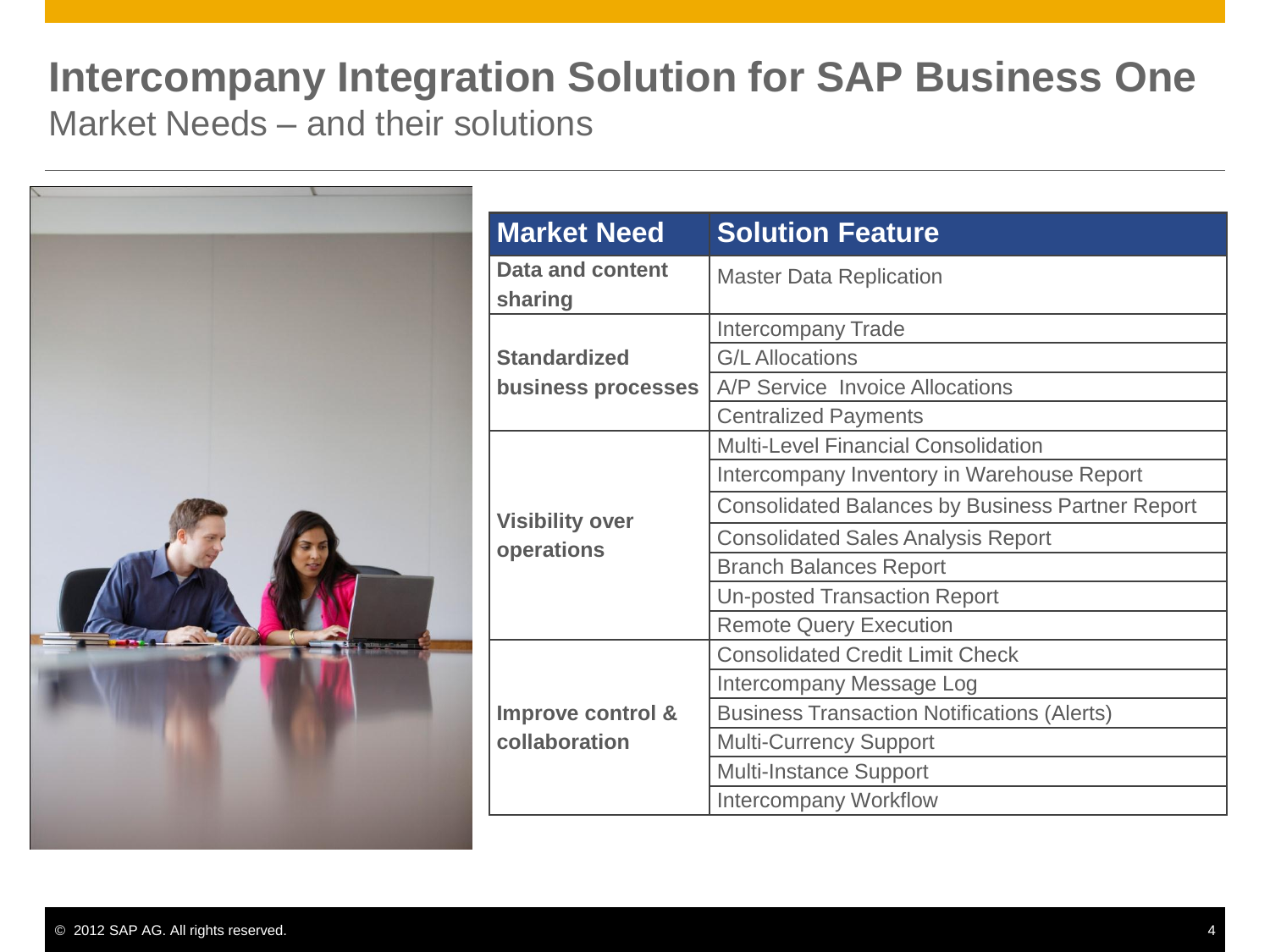# **Intercompany Integration Solution for SAP Business One**

Helps partner companies be more productive

#### **Benefits for Partner Companies:**

- **Faster implementation**
- **Data and content sharing**
- **Standardized, transparent business processes**
- **Visibility over operations**
- **Improved control and collaboration**
- **Support the compliancy in dedicated countries**